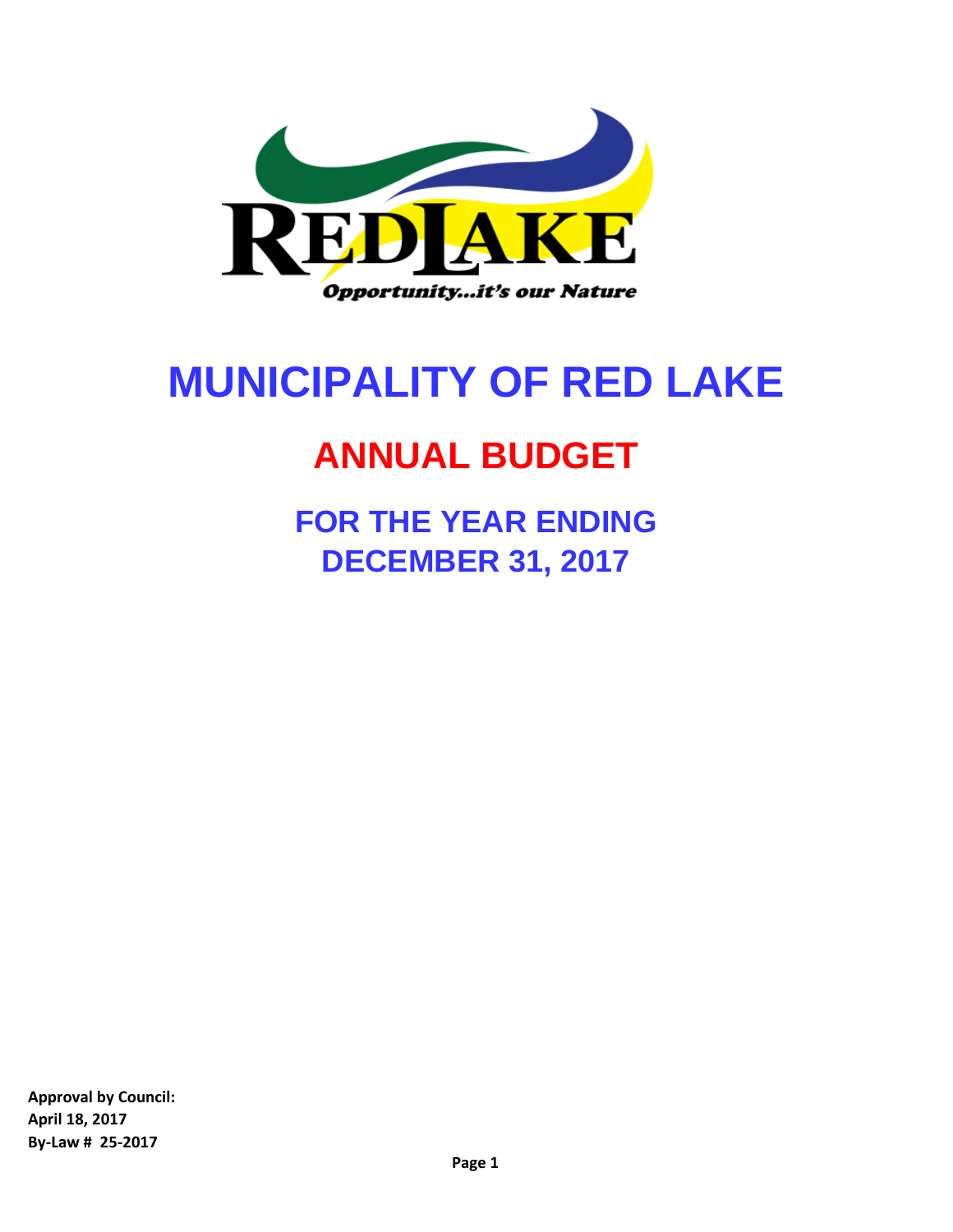

#### **MUNICIPALITY OF RED LAKE ANNUAL BUDGET FOR THE YEAR ENDING DECEMBER 31, 2017**

#### **TABLE OF CONTENTS**

|                                                        | Page |
|--------------------------------------------------------|------|
|                                                        |      |
| <b>Sheet 1 - Annual Budget Summary</b>                 | 3    |
| <b>Sheet 2 - Cash Sources Budget (Summarized)</b>      | 4    |
| <b>Sheet 4 - Operating Expenditures Budget</b>         | 5    |
| <b>Sheet 5 - Capital Expenditures Budget Budget</b>    | 6    |
| <b>Sheet 6 - Amortization of Capital Assets</b>        |      |
| <b>Sheet 7 - Principle Repayment of Long Term Debt</b> | 8    |
| Sheet 8 - Reconciliation of Budget to O. Reg 284/09    | 9    |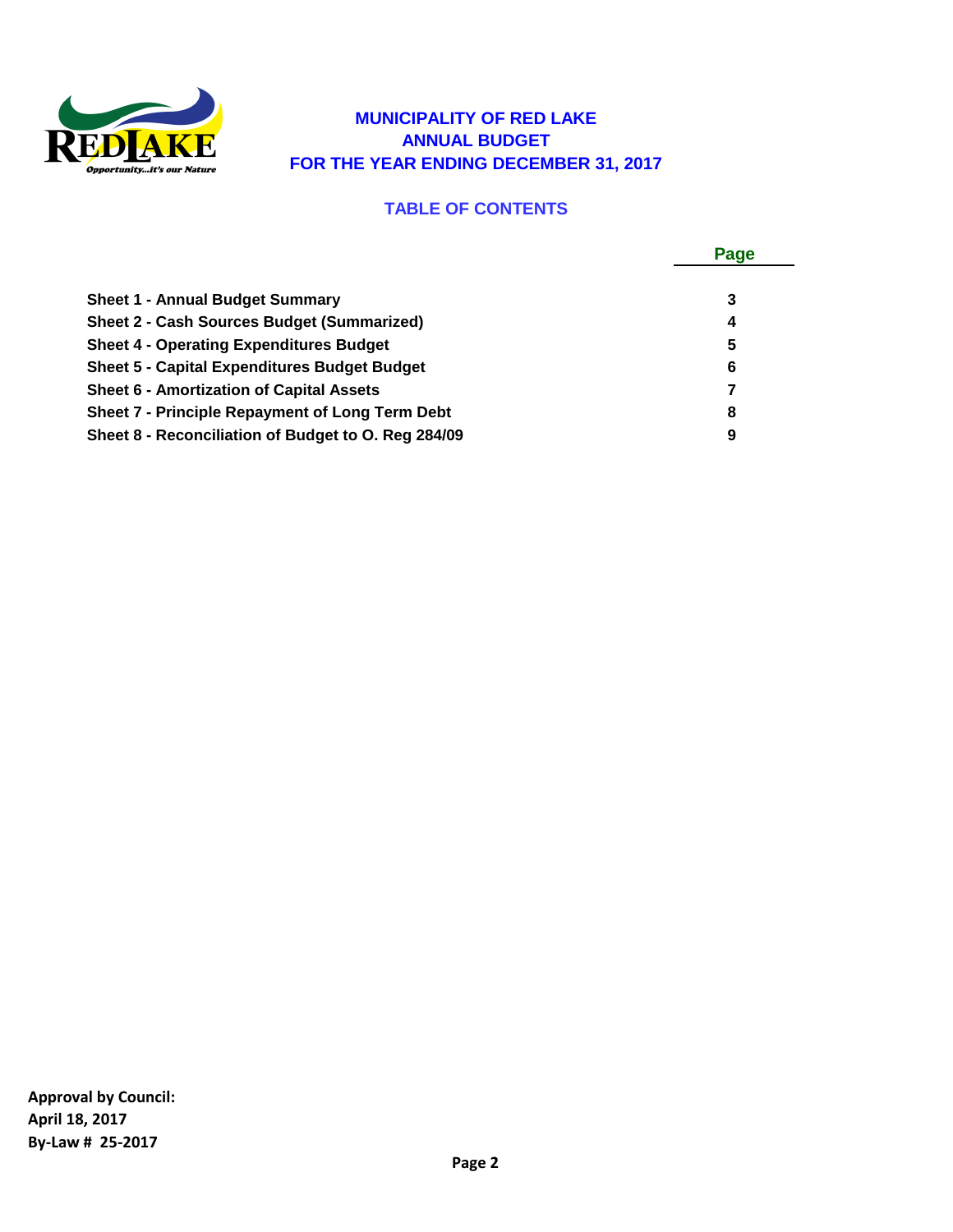

# **MUNICIPALITY OF RED LAKE ANNUAL BUDGET SUMMARY FOR THE YEAR ENDING DECEMBER 31, 2017**

| <b>CASH SOURCES</b>                |    | 2017       |    | 2016       |   | 2015       |   | 2014       |
|------------------------------------|----|------------|----|------------|---|------------|---|------------|
| <b>OPERATING</b>                   | S  | 16,556,083 | S  | 16,810,097 | S | 16,388,057 | S | 15,908,214 |
| <b>CAPITAL</b>                     |    | 992,754    |    | 1,215,922  |   | 1,510,972  |   | 7,920,576  |
| <b>TERM DEBT PROCEEDS</b>          |    | 2,289,722  |    | 1,208,862  |   | 2,016,337  |   | 867,604    |
| <b>RESERVE AND FUNDS TRANSFERS</b> |    | 30,995     |    | 121,546    |   | 115,564    |   | 415,971    |
| (From Sheet 2)                     |    |            |    |            |   |            |   |            |
| <b>TOTAL CASH SOURCES</b>          |    | 19,869,554 |    | 19,356,427 |   | 20,030,930 |   | 25,112,365 |
| <b>CASH REQUIREMENTS</b>           |    |            |    |            |   |            |   |            |
| <b>CAPITAL</b><br>(From Sheet 4)   |    | 3,313,482  |    | 2,202,335  |   | 3,154,279  |   | 8,209,896  |
| <b>OPERATING</b>                   |    | 16,556,072 |    | 17,154,092 |   | 16,876,651 |   | 16,902,469 |
| (From Sheet 3)                     |    |            |    |            |   |            |   |            |
| <b>TOTAL CASH REQUIREMENTS</b>     |    | 19,869,554 |    | 19,356,428 |   | 20,030,930 |   | 25,112,365 |
| <b>PROJECTED SURPLUS (DEFICIT)</b> | \$ | $\bf{0}$   | \$ | $(1)$ \$   |   |            | S | 0          |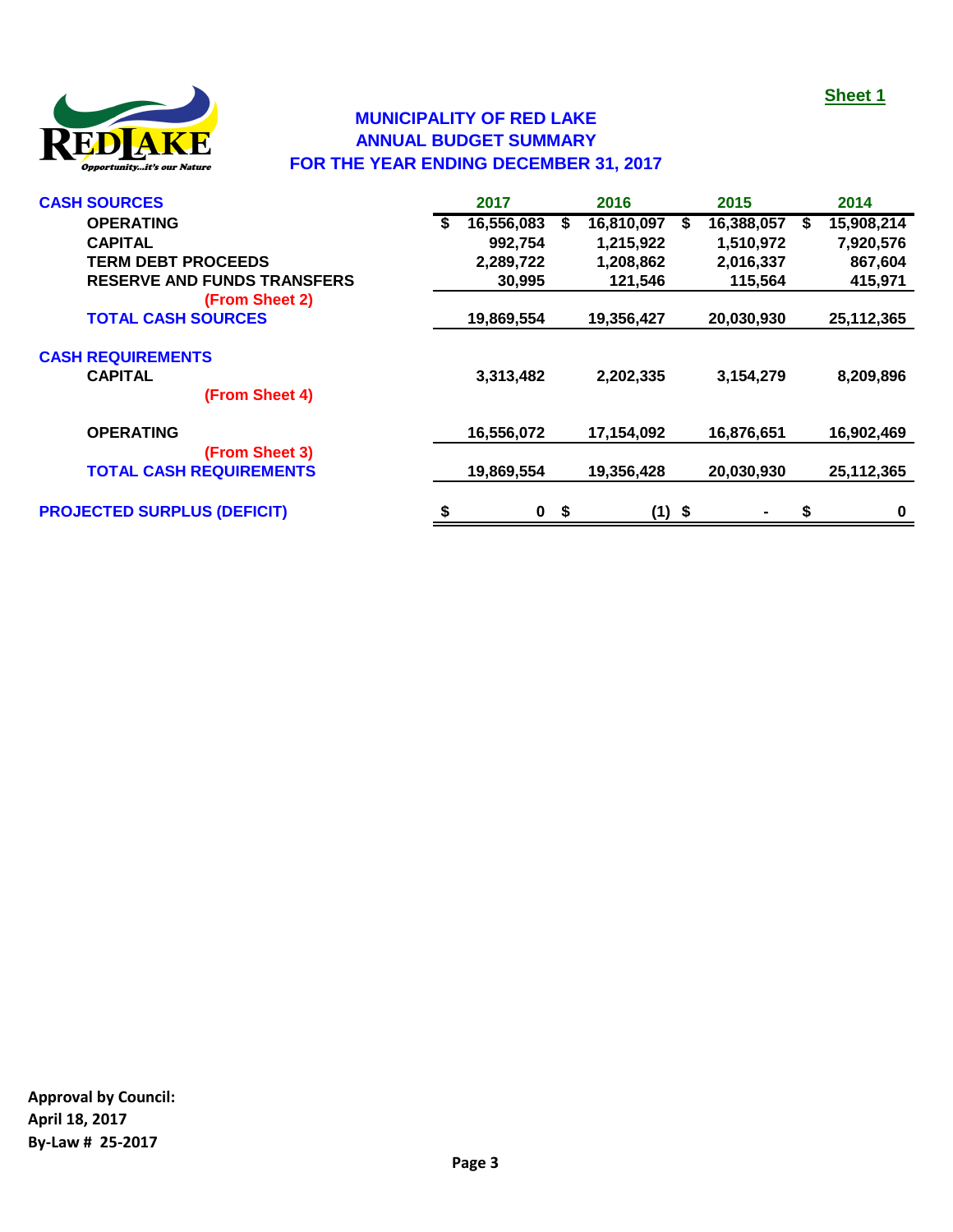

# **MUNICIPALITY OF RED LAKE CASH SOURCES BUDGET FOR THE YEAR ENDING DECEMBER 31, 2017**

| <b>REVENUE</b>                       | 2017       | 2016       | 2015                    | 2014             |
|--------------------------------------|------------|------------|-------------------------|------------------|
| <b>TAXATION</b>                      |            |            |                         |                  |
| <b>Taxation</b>                      | 8,256,610  | 8,495,801  | S.<br>7,847,588<br>- \$ | 7,296,025        |
| <b>Taxation Adjustments</b>          | (162, 500) | (290,000)  | (260,000)               | (260,000)        |
| <b>Grants In Lieu of Taxation</b>    | 401,978    | 390,042    | 383,019                 | 374,225          |
|                                      | 8,496,088  | 8,595,843  | 7,970,607               | 7,410,250        |
| <b>OPERATING GRANTS</b>              |            |            |                         |                  |
| <b>Ontario Operating Grants</b>      | 1,702,252  | 1,782,853  | 1,945,284               | 2,096,176        |
| <b>KDSB Funding</b>                  | 917,319    | 810,476    | 876,884                 | 805,975          |
|                                      | 2,619,571  | 2,593,329  | 2,822,168               | 2,902,151        |
| <b>CAPITAL GRANTS</b>                |            |            |                         |                  |
| <b>Ontario Conditional Grants</b>    | 471,354    | 254,098    | 1,047,483               | 1,289,908        |
| <b>Canada Conditional Grants</b>     | 175,000    | 311,320    | 146,767                 | 1,039,008        |
| <b>Federal Gas Tax Funding</b>       | 346,400    | 650,504    | 316,723                 | 591,660          |
| <b>Donations</b>                     |            | 0          | 0                       | 5,000,000        |
|                                      | 992,754    | 1,215,922  | 1,510,972               | 7,920,576        |
| <b>OTHER OPERATING REVENUE</b>       |            |            |                         |                  |
| <b>User Fees and Charges</b>         | 4,816,749  | 5,095,075  | 5,089,357               | 5,049,778        |
| <b>Licenses and Permits</b>          | 64,875     | 78,250     | 89,000                  | 88,535           |
| <b>Recreation</b>                    | 152,650    | 156,500    | 147,925                 | 152,200          |
| <b>Service Charges and Penalties</b> | 278,500    | 249,000    | 222,500                 | 178,000          |
| <b>Investment</b>                    | 51,925     | 42,100     | 46,500                  | 42,300           |
| <b>Municipal Asset Sales</b>         | 75,725     | 0          | 0                       | 85,000           |
|                                      | 5,440,424  | 5,620,925  | 5,595,282               | 5,595,813        |
| <b>TOTAL OPERATING CASH SOURCES</b>  | 17,548,838 | 18,026,018 | 17,899,030              | 23,828,790       |
| <b>PROCEEDS FROM LONG TERM DEBT</b>  | 2,289,722  | 1,208,862  | 2,016,337               | 867,604          |
| <b>RESERVE AND FUND TRANSFERS</b>    |            |            |                         |                  |
| <b>Capital Reserve</b>               | $\bf{0}$   | 15,050     | 0                       | 0                |
| <b>Operating Reserve</b>             | 30,995     | 106,496    | 115,564                 | 415,971          |
| <b>Trust Fund</b>                    | 0          | 0          | 0                       | 0                |
|                                      | 30,995     | 121,546    | 115,564                 | 415,971          |
| <b>TOTAL CASH SOURCES</b>            | 19,869,554 | 19,356,427 | 20,030,930<br>S         | \$<br>25,112,365 |
|                                      |            |            |                         |                  |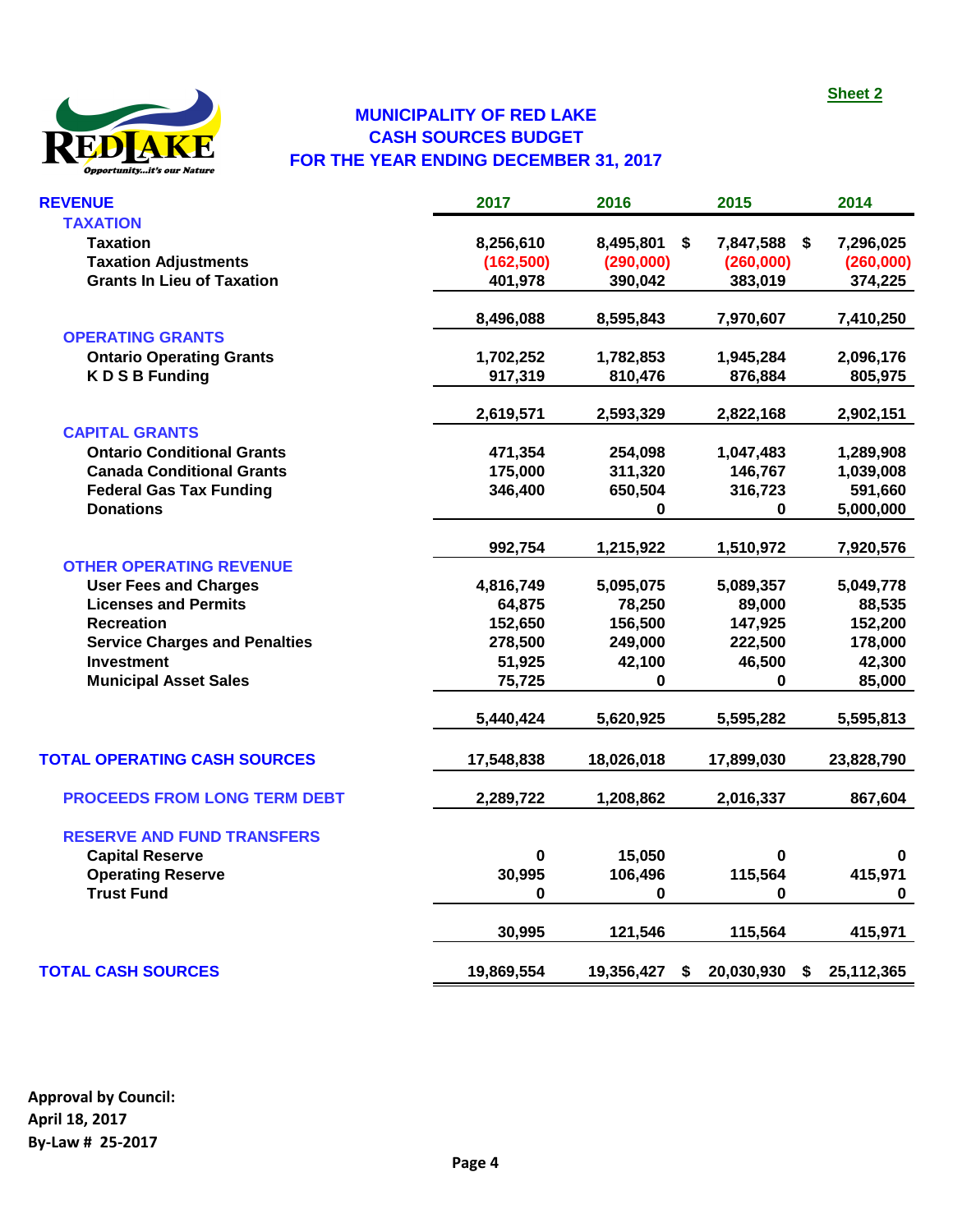**Sheet 3**



#### **MUNICIPALITY OF RED LAKE OPERATING EXPENDITURES BUDGET FOR THE YEAR ENDING DECEMBER 31, 2017**

| <b>OPERATING EXPENDITURES</b>                       | 2017        | 2016             | 2015             | 2014        |
|-----------------------------------------------------|-------------|------------------|------------------|-------------|
| Administration                                      | 1,495,492   | S)<br>1,491,688  | 1,517,791<br>\$  | 1,501,000   |
| <b>Council</b>                                      | 232,034     | 237,268          | 227,858          | 215,923     |
| <b>Human Resources and Safety</b>                   | 116,158     | 117,359          | 112,663          | 109,654     |
| <b>Fire Department</b>                              | 532,947     | 519,686          | 520,843          | 594,991     |
| <b>Police</b>                                       | 1,613,127   | 1,822,122        | 2,081,215        | 1,889,329   |
| <b>By-Law</b>                                       | 134,203     | 130,298          | 118,613          | 101,085     |
| <b>Public Works--Operations and Transportation</b>  | 3,195,941   | 3,186,842        | 3,109,779        | 3,128,307   |
| <b>Infrastructure Development Co-ordinator</b>      | 81,704      | 103,916          | 127,607          | 126,367     |
| <b>Public Works--Environment Health</b>             | 4,058,218   | 4,181,442        | 3,976,813        | 4,333,487   |
| <b>Public Health</b>                                | 184,668     | 184,668          | 192,165          | 192,165     |
| <b>Health Committee</b>                             | 25,685      | 23,765           | 22,605           | 22,130      |
| <b>Ambulance</b>                                    | 364,657     | 357,120          | 312,600          | 347,757     |
| <b>Homeless Shelter</b>                             | $\bf{0}$    | 5,000            | 5,000            | $\bf{0}$    |
| <b>Social Housing</b>                               | 428,952     | 445,049          | 411,273          | 374,274     |
| <b>Ontario Works</b>                                | 91,995      | 103,281          | 129,594          | 125,988     |
| <b>Assistance to Aged Persons</b>                   | 497,637     | 479,462          | 430,080          | 397,250     |
| <b>Child Care Assistance</b>                        | 44,700      | 48,929           | 47,971           | 50,176      |
| <b>Child Care Services</b>                          | 1,598,866   | 1,647,886        | 1,601,446        | 1,586,252   |
| <b>Recreation Programs</b>                          | 201,311     | 188,475          | 203,055          | 189,563     |
| <b>Facilities</b>                                   | 1,865,210   | 1,785,903        | 1,778,646        | 1,637,575   |
| <b>Building Division</b>                            | 75,920      | 114,517          | 104,948          | 103,001     |
| <b>Planning Division</b>                            | 106,727     | 167,174          | 117,244          | 133,549     |
| <b>Economic Development</b>                         | 109,022     | 124,694          | 123,295          | 121,701     |
| <b>Property Development</b>                         | 601,845     | 748,322          | 717,612          | 710,686     |
| <b>Airport</b>                                      | 1,577,509   | 1,561,469        | 1,508,177        | 1,495,719   |
| <b>TOTAL OPERATING EXPENDITURES</b>                 | 19,234,530  | 19,776,334       | 19,498,893       | 19,487,930  |
| <b>Less: Amortization of Capital Assets</b>         | (2,678,457) | (2,622,242)      | (2,622,242)      | (2,585,462) |
| (From Sheet 5)<br><b>NET OPERATING EXPENDITURES</b> | 16,556,072  | 17,154,092<br>\$ | 16,876,651<br>\$ | 16,902,469  |
| (To Sheet 1)                                        |             |                  |                  |             |
|                                                     |             |                  |                  |             |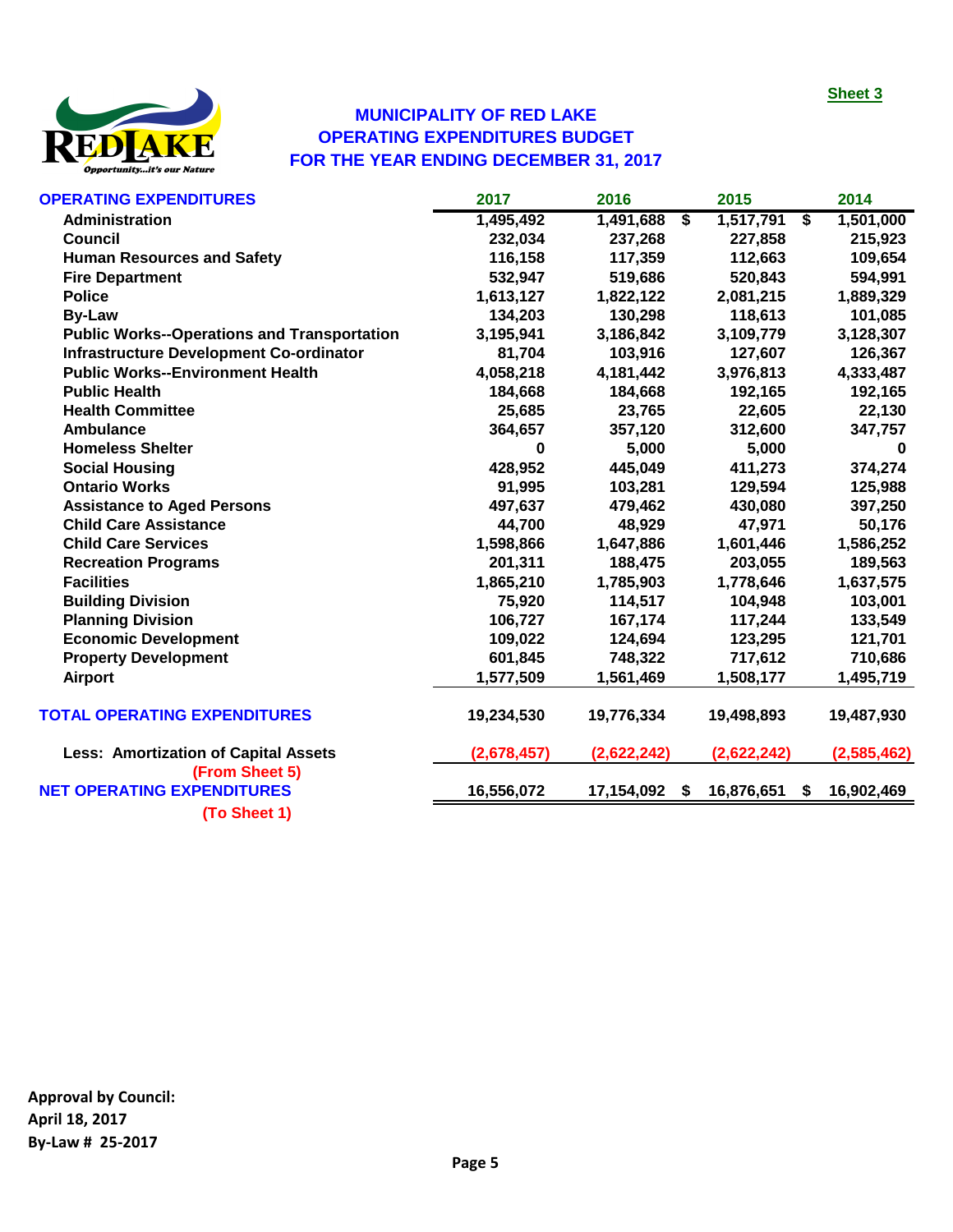

# **MUNICIPALITY OF RED LAKE CAPITAL EXPENDITURES BUDGET FOR THE YEAR ENDING DECEMBER 31, 2017**

| <b>CAPITAL EXPENDITURES</b>           | 2017      | 2016        | 2015            | 2014            |
|---------------------------------------|-----------|-------------|-----------------|-----------------|
| Administration                        | 12,201    | $\mathbf 0$ | \$<br>81,647    | \$<br>36,095    |
| <b>Fire Department</b>                | 8,495     | 239,813     | 82,738          | 55,827          |
| <b>By-Law</b>                         | 15,264    | 0           | 0               | 0               |
| <b>Public Works</b>                   | 447,011   | 491,399     | 636,995         | 296,500         |
| Ferry                                 | 1,526     | 30,528      | 0               | 0               |
| <b>Street Lighting</b>                | 0         | 461,165     | 0               | $\Omega$        |
| <b>Property Development</b>           | 539,273   | 0           | 900,487         | 900,576         |
| <b>Sanitary Sewer</b>                 | 572,945   | 61,138      | 194,100         | 68,113          |
| <b>Water Treatment Plant</b>          | 337,012   | 115,905     | 402,000         | 129,550         |
| <b>Waste Disposal Site</b>            | 750,145   | 3,359       | $\mathbf 0$     | 0               |
| <b>Recycling</b>                      | 0         | 0           | 205,000         | 263,801         |
| <b>Child Care</b>                     | 2,544     | 1,138       | 4,500           | 0               |
| <b>Recreation</b>                     | 0         | 428,298     | 81,257          | 0               |
| <b>Facilities</b>                     | 45,792    | 9,652       | $\mathbf 0$     | 5,000           |
| <b>Parks</b>                          | 377,033   | 3,374       | 11,000          | 0               |
| <b>Municipal Building</b>             | 27,968    | 0           | 0               | $\Omega$        |
| <b>Beaches</b>                        | 0         | 0           | $\bf{0}$        | 7,500           |
| <b>Docks</b>                          | 19,506    | 16,282      | 156,032         | 117,024         |
| <b>Events Center</b>                  | 0         | 135,000     | 0               | 0               |
| <b>Outdoor Rinks</b>                  | 0         | 0           | 22,000          | 0               |
| <b>Cemeteries</b>                     | 10,176    | 0           | 0               | $\Omega$        |
| Pharmacy                              | 0         | 0           | 57,755          | $\Omega$        |
| <b>Cochenour Hall</b>                 | 0         | 0           | 0               | 3,000           |
| <b>Community Center</b>               | 16,790    | 13,870      | 11,200          | 61,750          |
| Arena                                 | 21,980    | 56,289      | 5,800           | 47,500          |
| <b>Clinic</b>                         | 0         | 15,050      | 234,045         | 5,595,860       |
| Library                               | 0         | $\bf{0}$    | 0               | 0               |
| <b>Heritage Center</b>                | 24,321    | 10,685      | 0               | n               |
| <b>Building and Planning Division</b> | 0         | 0           | 25,000          | <sup>0</sup>    |
| <b>Airport</b>                        | 83,500    | 109,392     | 42,723          | 621,800         |
| <b>TOTAL CAPITAL EXPENDITURES</b>     | 3,313,482 | 2,202,335   | \$<br>3,154,279 | \$<br>8,209,896 |
|                                       |           |             |                 |                 |

**(To Sheet 1)**

**Approval by Council: April 18, 2017 By-Law # 25-2017**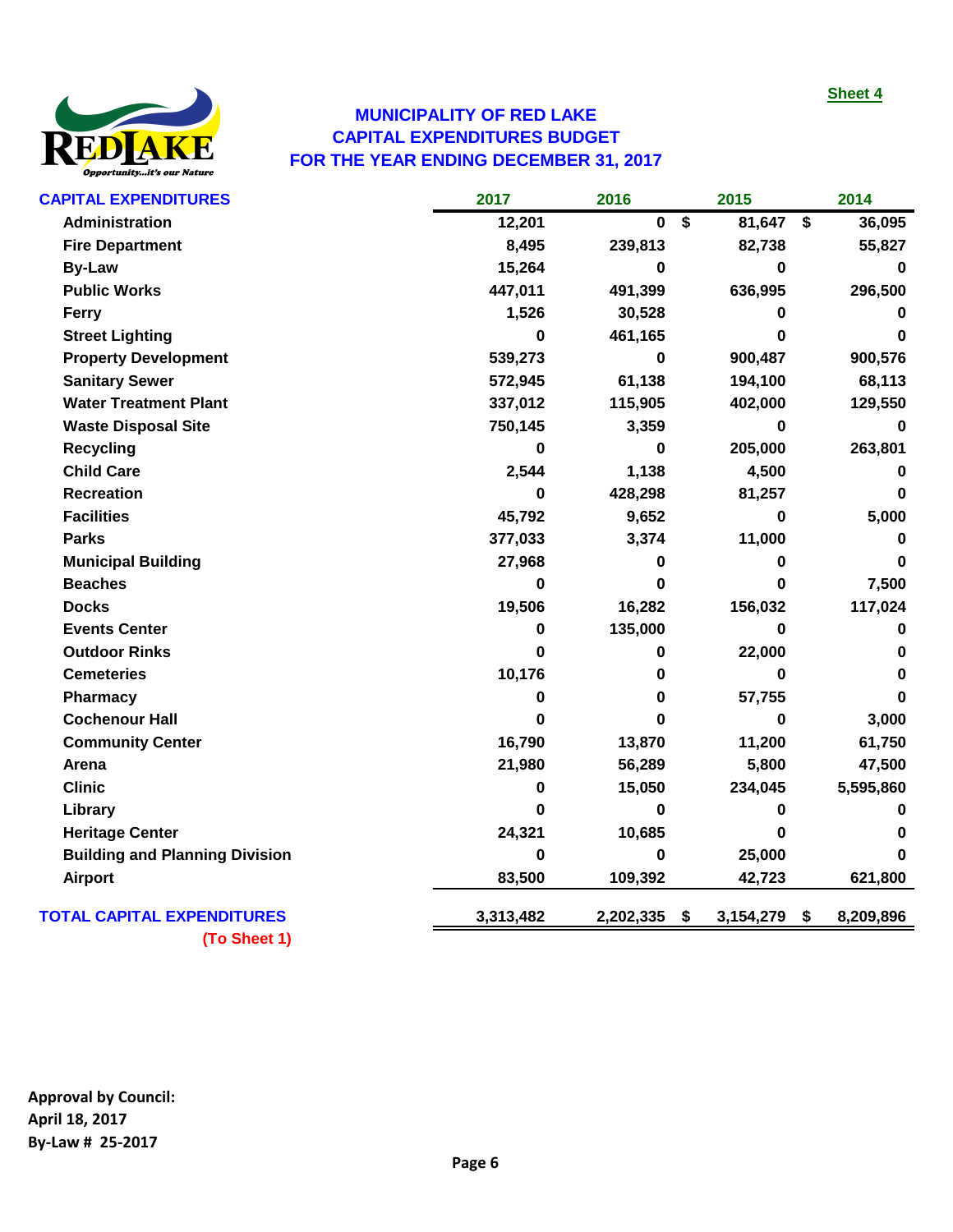

# **MUNICIPALITY OF RED LAKE AMORTIZATION OF CAPITAL ASSETS FOR THE YEAR ENDING DECEMBER 31, 2017**

| <b>AMORTIZATION OF CAPITAL ASSETS</b>              | 2017        |      | 2016      |   | 2015      |   | 2014      |
|----------------------------------------------------|-------------|------|-----------|---|-----------|---|-----------|
| <b>Administration</b>                              | \$<br>8,584 | - \$ | 4,591     | S | 4.591     | S |           |
| <b>Fire Department</b>                             | 95,911      |      | 92.117    |   | 92,117    |   | 93,201    |
| <b>Public Works--Operations and Transportation</b> | 759,220     |      | 774,757   |   | 774.757   |   | 830,239   |
| <b>Public Works--Environment Health</b>            | 925,246     |      | 886,712   |   | 886,712   |   | 885,027   |
| <b>Child Care Services</b>                         | 62.743      |      | 67.791    |   | 67.791    |   | 68,340    |
| <b>Facilities</b>                                  | 375,777     |      | 356,072   |   | 356,072   |   | 272,202   |
| <b>Building Division</b>                           | 2,551       |      | 2,551     |   | 2,551     |   | 5,360     |
| <b>Property Development</b>                        | 35.199      |      | 35,199    |   | 35,199    |   | 35,199    |
| Airport                                            | 413,225     |      | 402,452   |   | 402,452   |   | 395,894   |
| <b>TOTAL AMORTIZATION OF CAPITAL ASSETS</b>        | 2,678,457   |      | 2,622,242 |   | 2,622,242 |   | 2,585,462 |
|                                                    |             |      |           |   |           |   |           |

**(To Sheet 4)**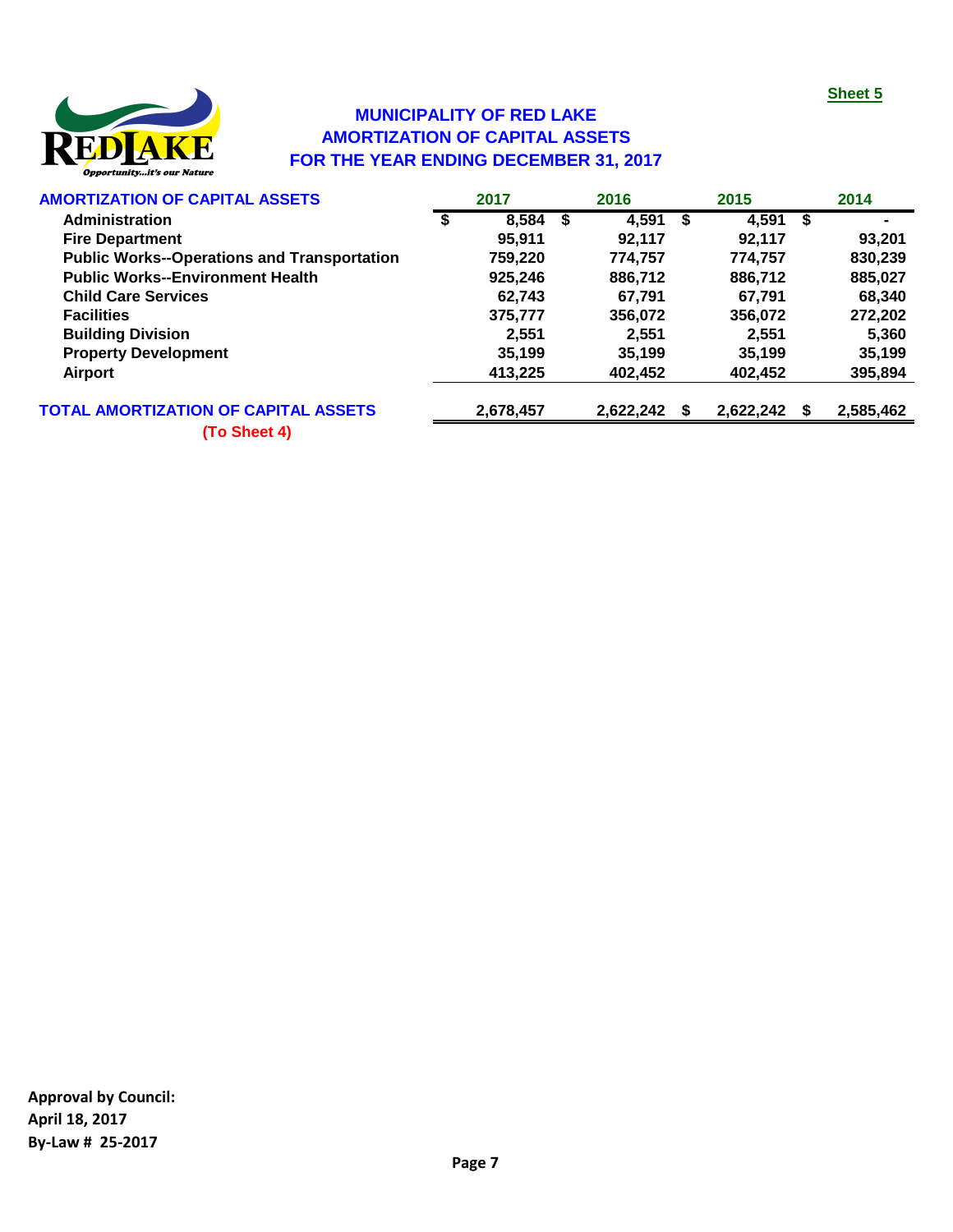

# **FOR THE YEAR ENDING DECEMBER 31, 2017 MUNICIPALITY OF RED LAKE PRINCIPLE REPAYMENT OF LONG TERM DEBT**

|                                                    | 2017      | 2016           | 2015      |    | 2014      |
|----------------------------------------------------|-----------|----------------|-----------|----|-----------|
| Administration                                     | 36,740    | 34,113<br>- \$ | 22,110    | \$ | 21,946    |
| <b>Fire Department</b>                             | 57,681    | 56.103         | 44,862    |    | 121,420   |
| <b>By-Law</b>                                      | 4.374     | 4.208          | 4,055     |    | 3,905     |
| <b>Public Works--Operations and Transportation</b> | 556,783   | 555.047        | 464,185   |    | 564,713   |
| <b>Public Works--Environment Health</b>            | 574,612   | 585,066        | 517.111   |    | 692,134   |
| <b>Child Care Services</b>                         | 16,141    | 15,827         | 15,780    |    | 42,341    |
| <b>Recreation Programs</b>                         | 9.139     | 923            | 889       |    | 856       |
| <b>Facilities</b>                                  | 148,459   | 77.022         | 58,002    |    | 74,991    |
| <b>Building Division</b>                           | 1.687     | 1.680          | 1.674     |    | 1.668     |
| <b>Property Development</b>                        | 397,603   | 392,921        | 346,502   |    | 343,194   |
| Airport                                            | 202,491   | 196,603        | 187,168   |    | 180,441   |
|                                                    | 2,005,709 | 1.919.515      | 1,662,339 | S  | 2,047,609 |